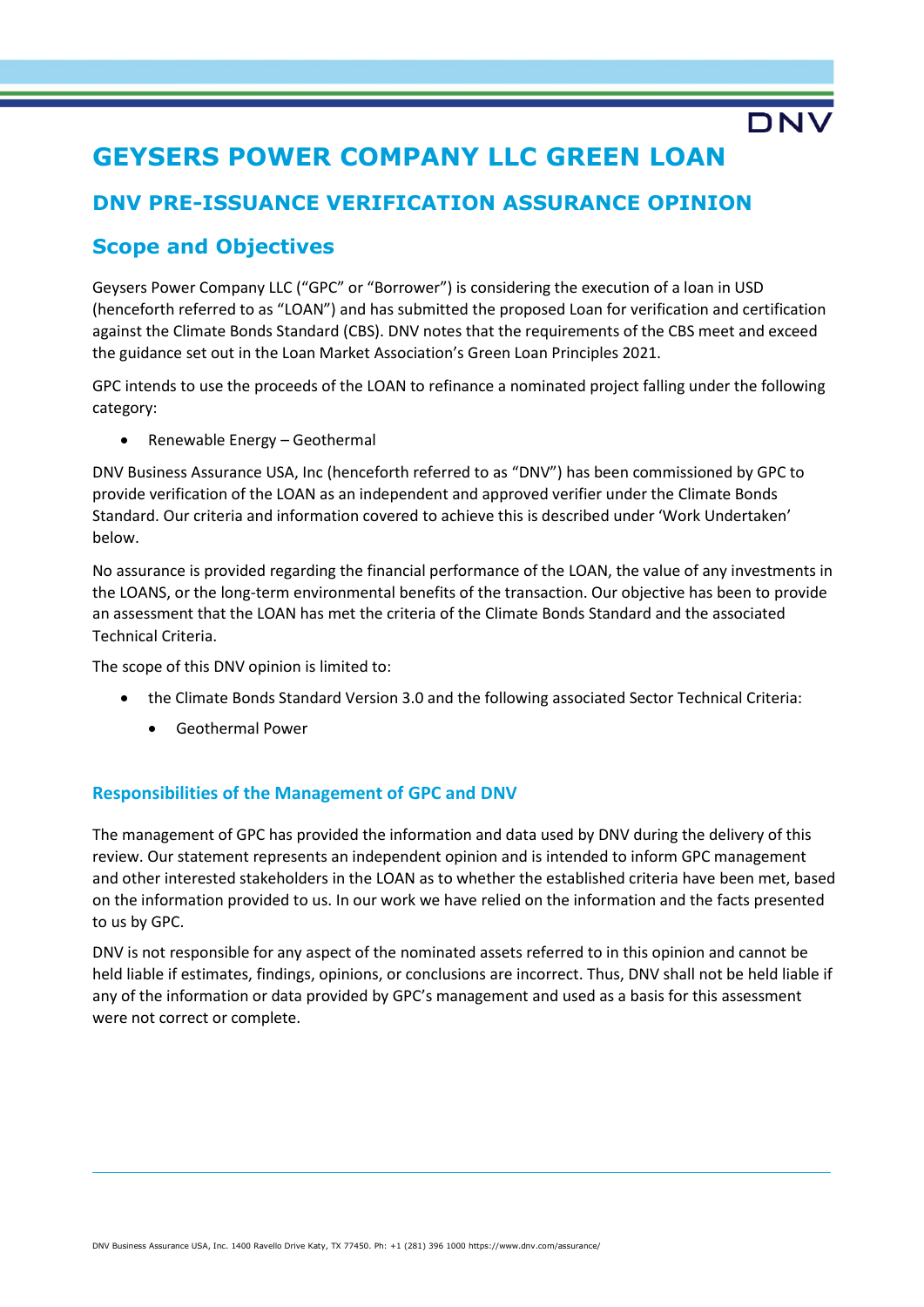### **Page 2 of 6**

## **Basis of DNV's opinion**

DNV has conducted the verification against the CBS v3.0 and associated Sector Technical Criteria through the creation and execution of a verification protocol addressing each requirements of the CBS v3.0 and the Geothermal Power Technical Criteria. The detail of areas covered in the DNV verification is summarised in Schedule 2 below.

## **Work undertaken**

Our work constituted a high-level review of the available information, based on the understanding that this information was provided to us by GPC in good faith. We have not performed an audit or other tests to check the veracity of the information provided to us. The work undertaken to form our opinion included:

- Creation and execution of a Climate Bonds Standard Protocol, adapted to include the relevant Sector Technical Criteria for the LOAN nominated projects and assets, as described above and in Schedule 2 to this Opinion;
- Assessment of documentary evidence provided by GPC on the LOAN and supplemented by a highlevel desktop research, onsite visit for documentation review and interviews with key personnel from the Borrower GPC. These checks refer to current assessment best practices and standards methodology;
- Discussions with GPC management, and review of relevant documentation;
- Inspection of a sample of nominated project sites;
- Documentation of findings against each element of the criteria. Our opinion as detailed below is a summary of these findings.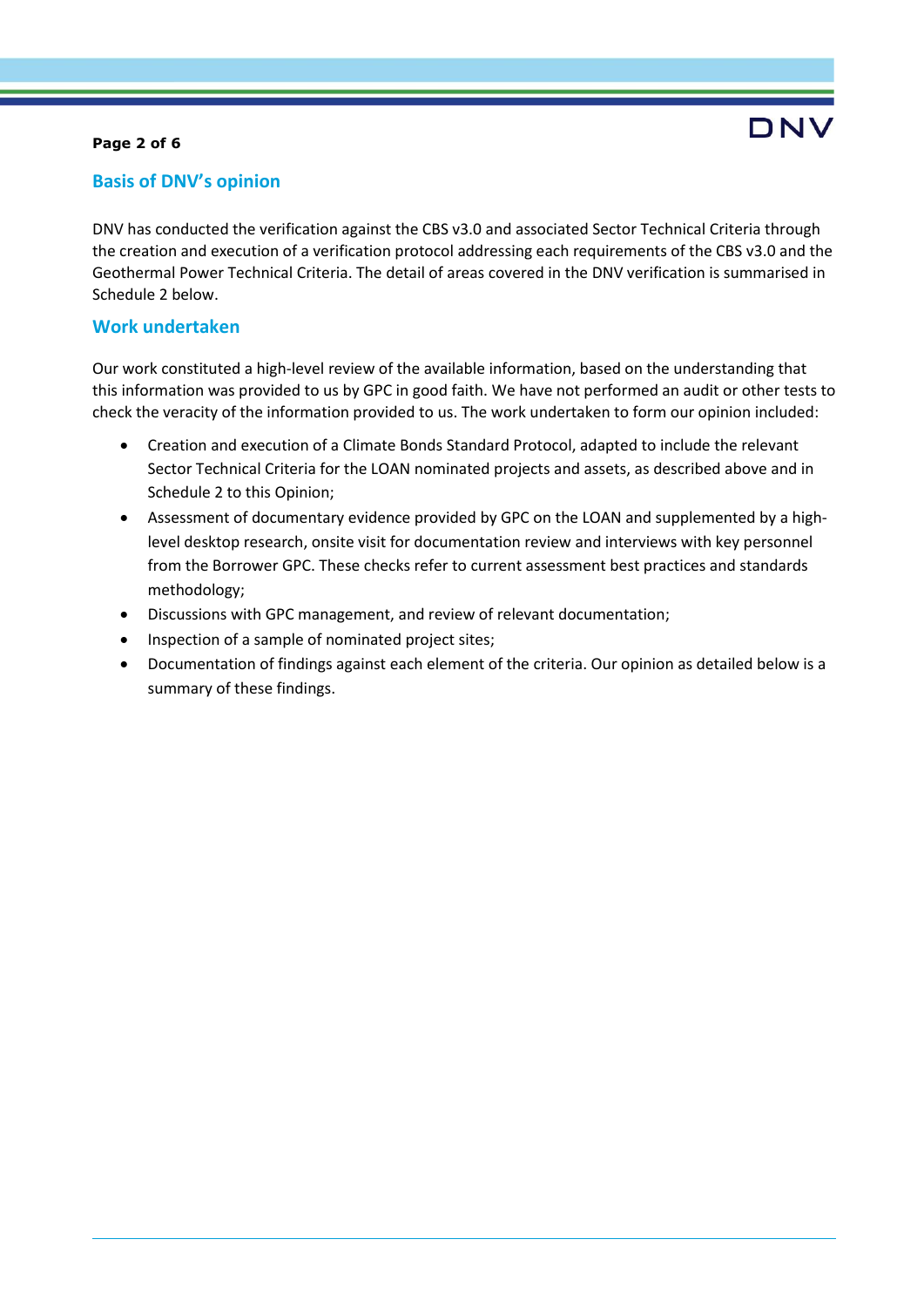### **Page 3 of 6**

# DNV

# **Findings and DNV's opinion**

DNV has performed the Pre-Issuance Verification of the GPC Green Loan. It is DNV's responsibility to provide an independent verification statement on the compliance of the GPC Green Loan with the Climate Bonds Standard and alignment with the Loan Market Association Green Loan Principles 2021.

DNV conducted the verification in accordance with the Climate Bonds Standard Version 3.0 and with International Standard on Assurance Engagements *3000 Assurance Engagements other than Audits or Reviews of Historical Information*. The verification included i) checking whether the provisions of the Climate Bonds Standard were consistently and appropriately applied and ii) the collection of evidence supporting the verification.

DNV's verification approach draws on an understanding of the risks associated with conforming to the Climate Bonds Standard and the controls in place to mitigate these. DNV planned and performed the verification by obtaining evidence and other information and explanations that DNV considers necessary to give limited assurance that the GPC Green Loan meets the requirements of the Climate Bonds Standard.

Based on the limited assurance procedures conducted, nothing has come to our attention that causes us to believe that the GPC Green Loan is not, in all material respects, in accordance with the Pre-Issuance requirements of the Climate Bonds Standard Version 3.0 and associated Geothermal Power Technical Criteria. DNV also confirms that the GPC Green Loan is aligned with the Green Loan Principles 2021.

### **for DNV Business Assurance USA, Inc.**

Oakland, CA 22 October, 2021

**Jonathan Howison** Lead Verifier DNV Business Assurance **Natasha D'Silva** Reviewer DNV Business Assurance

#### **About DNV**

Driven by our purpose of safeguarding life, property and the environment, DNV enables organisations to advance the safety and sustainability of their business. Combining leading technical and operational expertise, risk methodology and in-depth industry knowledge, we empower our customers' decisions and actions with trust and confidence. We continuously invest in research and collaborative innovation to provide customers and society with operational and technological foresight. With our origins stretching back to 1864, our reach today is global. Operating in more than 100 countries, our 16,000 professionals are dedicated to helping customers make the world safer, smarter and greener.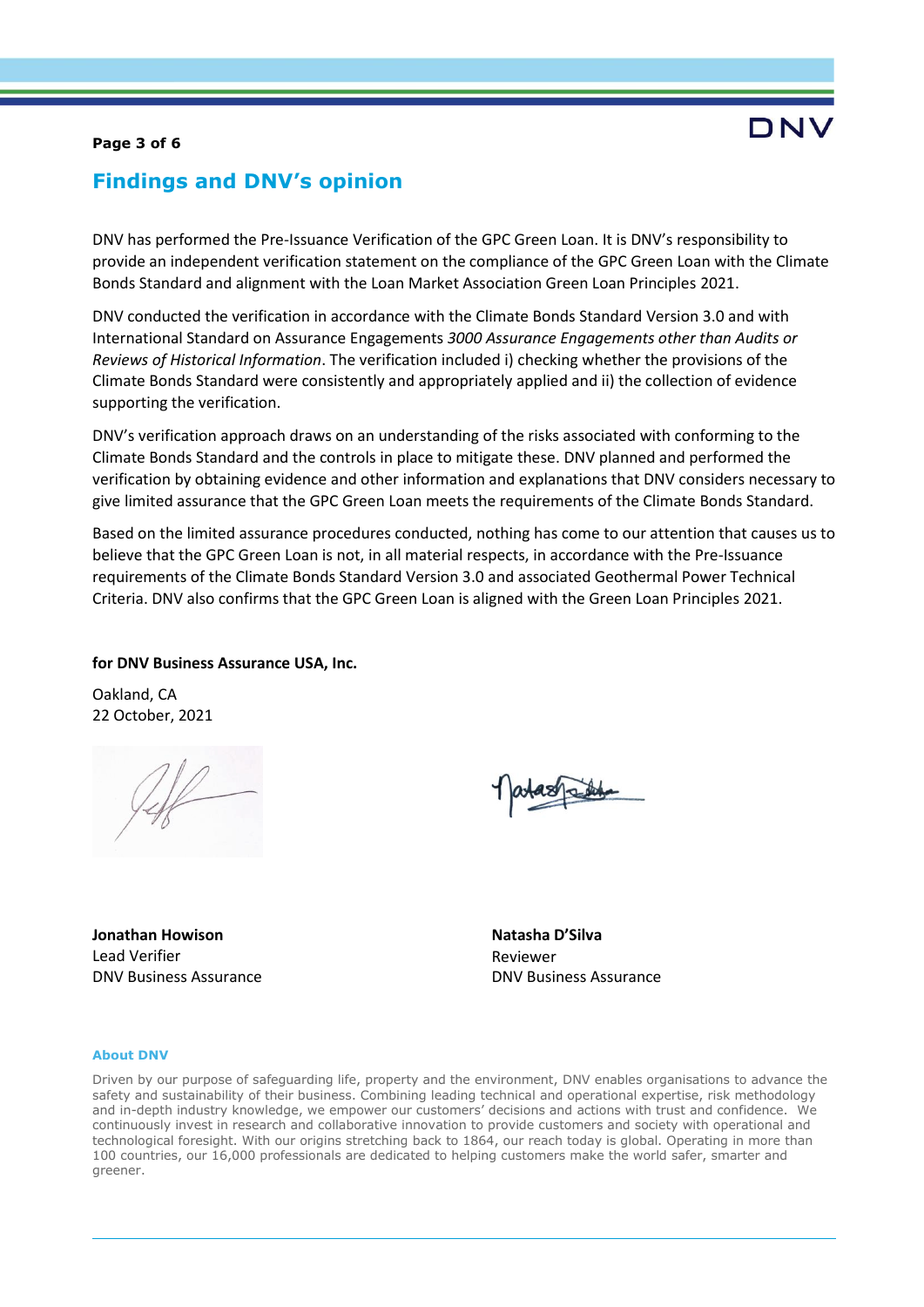**DNV** 

**Page 4 of 6**

# **SCHEDULE 1: DESCRIPTION OF NOMINATED ASSETS**

| <b>Eligible Projects &amp;</b><br><b>Assets Category</b> | Sub category | <b>Projects</b>                | Loan Facility (USDm) |
|----------------------------------------------------------|--------------|--------------------------------|----------------------|
| Renewable Energy                                         | Geothermal   | The Geysers Geothermal Project | 1,500                |
| Total                                                    |              |                                | 1,500                |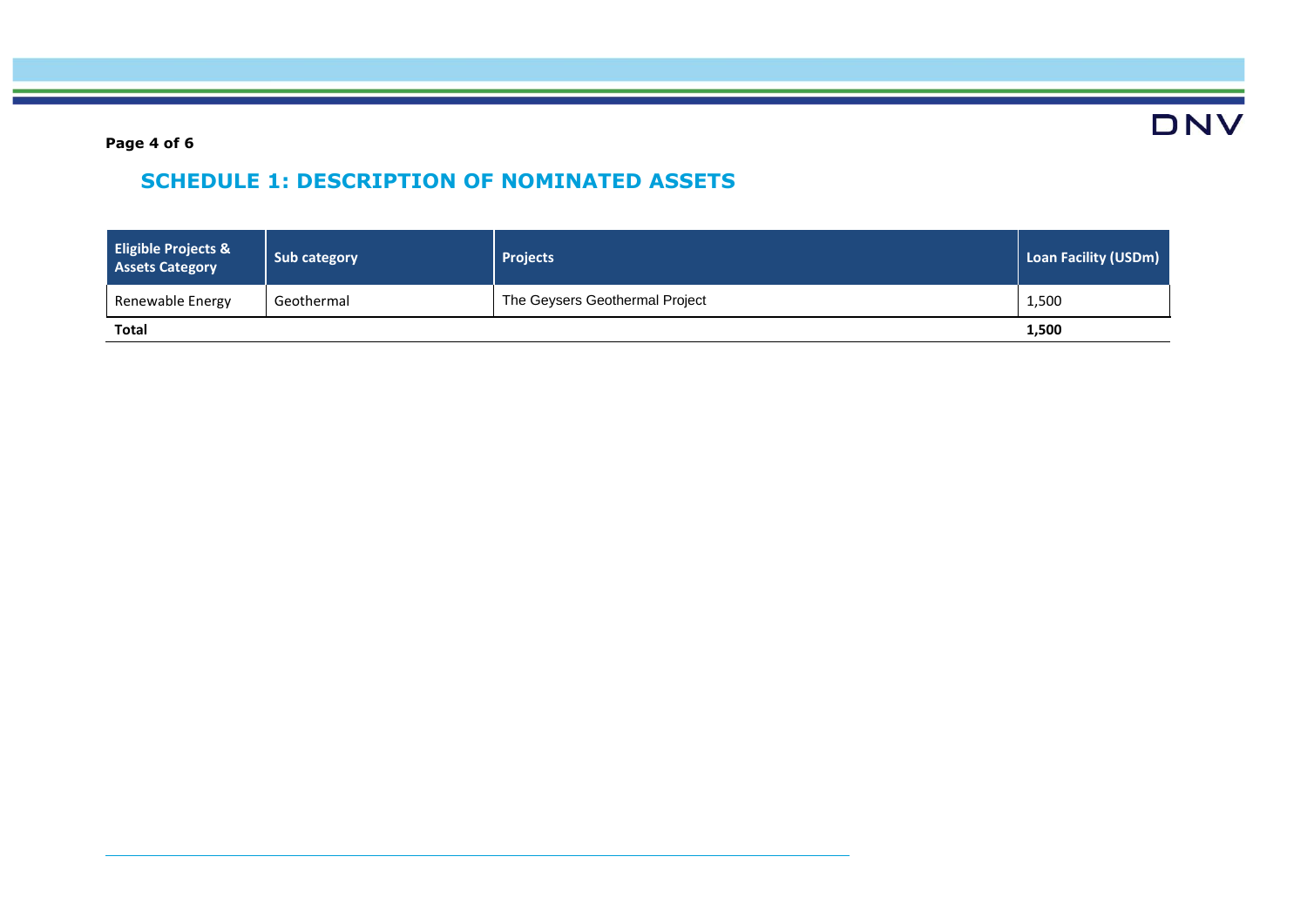# DNV

### **Page 5 of 6**

# **SCHEDULE 2: CLIMATE BONDS STANDARD VERIFICATION CRITERIA**

### **Summary criteria for assertions of compliance with the Climate Bonds Standard v3.0**

The criteria against which GPC and its nominated projects and assets have been reviewed prior to inclusion in the Loan are grouped under the requirements as detailed within the Climate Bonds Standard Version 3.0 including:

### **Part A: General Requirements**

| Area                      | Requirement                                                                                                                       |
|---------------------------|-----------------------------------------------------------------------------------------------------------------------------------|
| <b>Project Nomination</b> | The Climate Loan issued must specify the project collateral or physical assets with which it is associated                        |
| Use of Proceeds           | Proceeds must be allocated to Nominated Project(s)                                                                                |
| Non-Contamination         | Borrowers are permitted a grace period to allocate or re-allocate funds to Nominated Project(s)                                   |
| Confidentiality           | The information disclosed to the Verifier and the Climate Bonds Standards Board may be subject to confidentiality<br>arrangements |
| Reporting                 | Reporting on use of proceeds and nominated projects and assets                                                                    |

### **Part B: Low Carbon Contribution - Eligible projects and physical assets**

Nominated projects and assets include financing of or investments in equipment and systems which enable the mitigation of greenhouse gasses, as detailed in Appendix B.

| Area                                | Requirement                                                      |
|-------------------------------------|------------------------------------------------------------------|
| <b>Geothermal Energy Generation</b> | Criterion 1: Emissions threshold                                 |
|                                     | Criterion 2: Emissions mitigation technology and/or plant design |